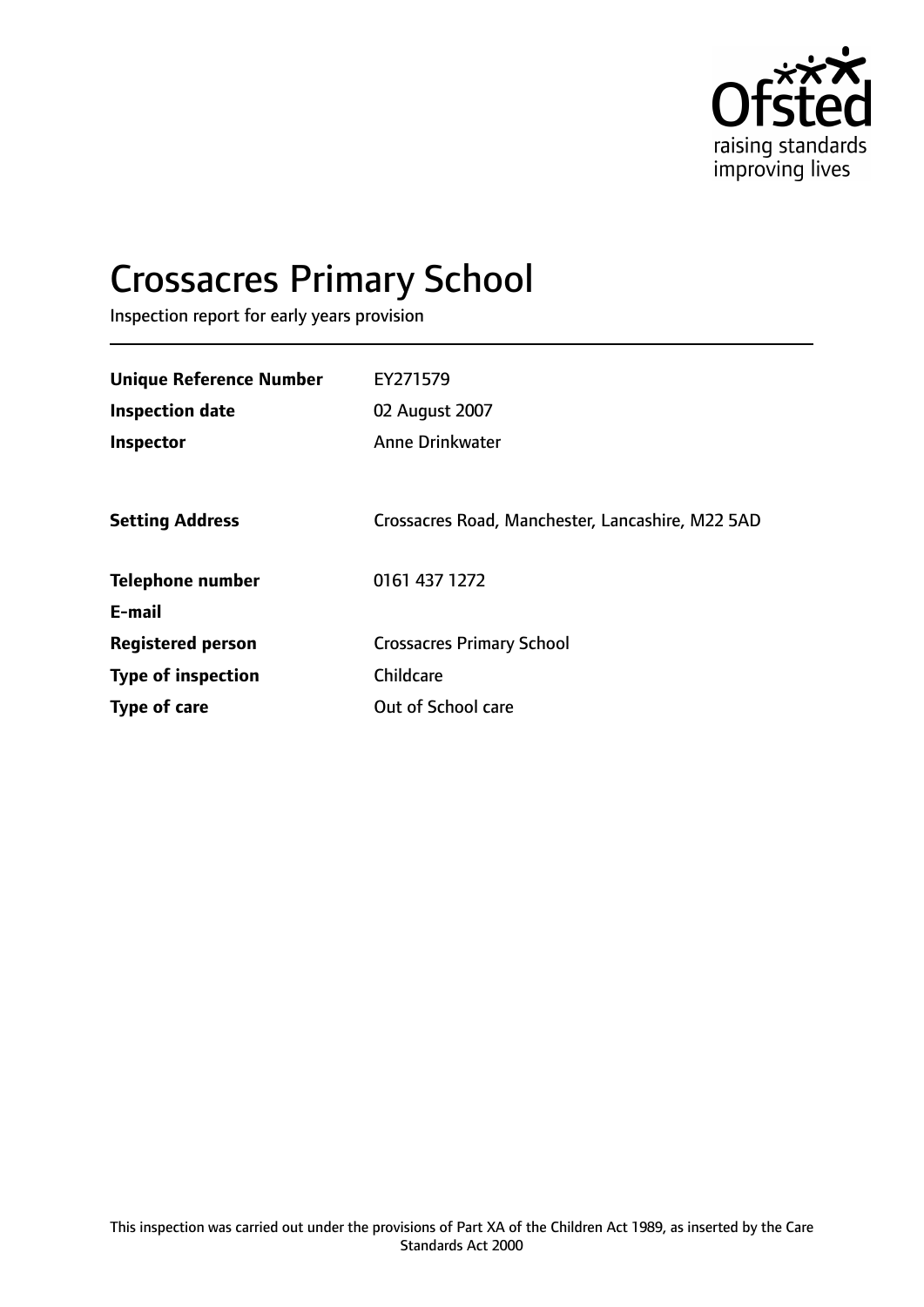## **ABOUT THIS INSPECTION**

The purpose of this inspection is to assure government, parents and the public of the quality of childcare and, if applicable, of nursery education. The inspection was carried out under Part XA Children Act 1989 as introduced by the Care Standards Act 2000 and, where nursery education is provided, under Schedule 26 of the School Standards and Framework Act 1998.

This report details the main strengths and any areas for improvement identified during the inspection. The judgements included in the report are made in relation to the outcomes for children set out in the Children Act 2004; the National Standards for under 8s day care and childminding; and, where nursery education is provided, the *Curriculum guidance for the foundation stage.*

The report includes information on any complaints about the childcare provision which Ofsted has received since the last inspection or registration or 1 April 2004 whichever is the later.

### **The key inspection judgements and what they mean**

*Outstanding: this aspect of the provision is of exceptionally high quality Good: this aspect of the provision is strong Satisfactory: this aspect of the provision is sound Inadequate: this aspect of the provision is not good enough*

For more information about early years inspections, please see the booklet *Are you ready for your inspection?* which is available from Ofsted's website: *www.ofsted.gov.uk.*

# **THE QUALITY AND STANDARDS OF THE CARE**

On the basis of the evidence collected on this inspection:

The quality and standards of the care are satisfactory. The registered person meets the National Standards for under 8s day care and childminding.

### **WHAT SORT OF SETTING IS IT?**

Crossacres after school and holiday club is based at Crossacres Primary School. It opened in 2003 and operates from within a school building. It is situated on a large housing estate in Wythenshawe, Manchester. A maximum of 40 children may attend the club at any one time and currently 60 children are on roll. The club is open each weekday from 08.00 to 18.00 in the school holidays and 15.15 to 18.00 in the school term time. All children share access to secure enclosed outdoor play areas.

The club provides a service to children resident in the area. The club employs a line manager and eight additional staff who hold appropriate early years qualifications.

### **THE EFFECTIVENESS OF THE PROVISION**

### **Helping children to be healthy**

The provision is good.

Children's welfare is promoted by policies and procedures for health within the setting, for example, systems for recording accidents ensure relevant information is consistently recorded. The procedure for sick children ensures poorly children are closely monitored. Staff and children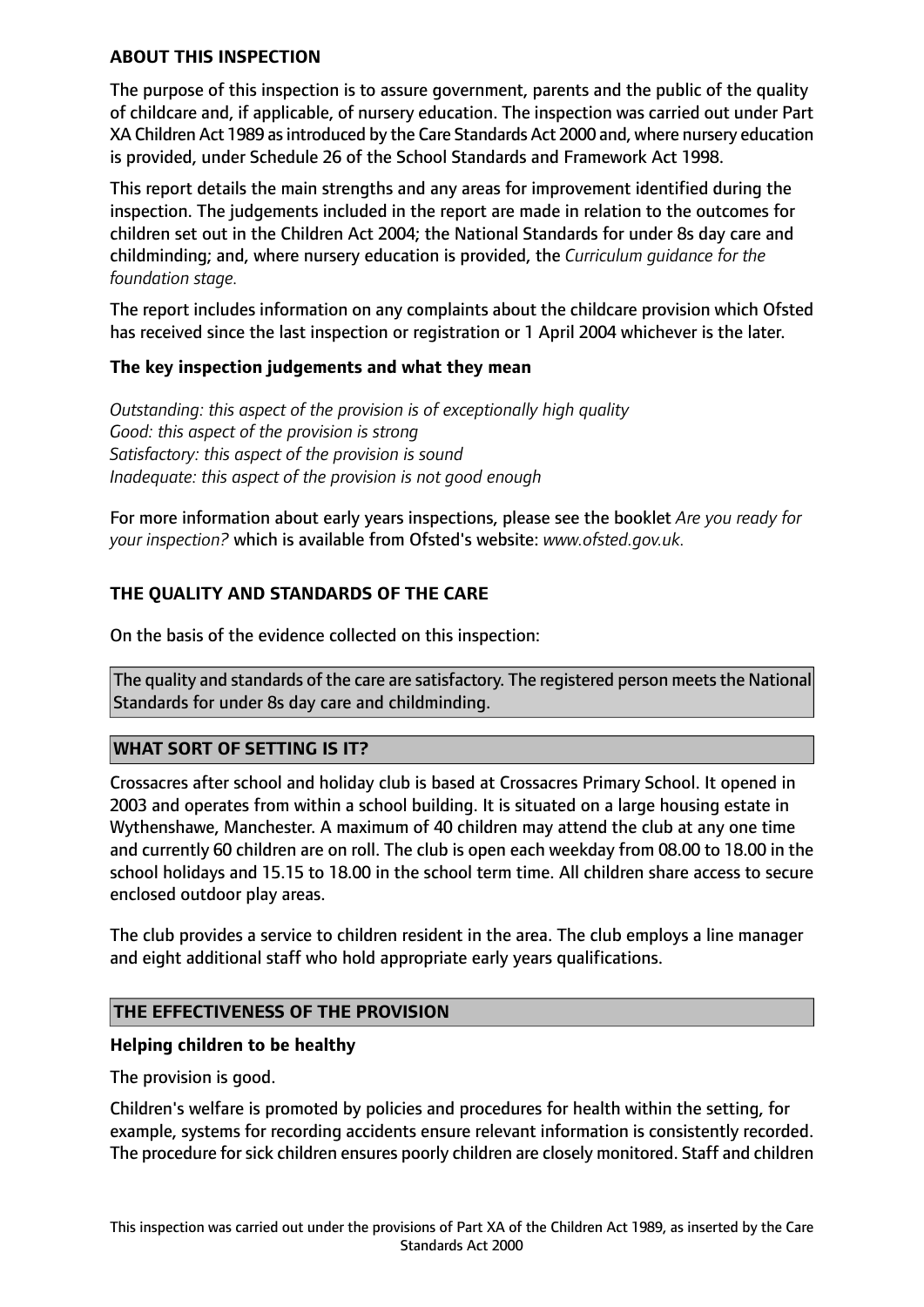follow good personal hygiene routines which helps to avoid the risks of cross of illness and cross infection.

Children are developing a good understanding of the necessity to develop a healthy lifestyle. Purposeful theme work on the notice boards helps to re-enforce the positive messages about healthy eating. As a consequence, children are keen to eat fresh fruit and breadsticks. Children are continually hydrated as juice, milk, and water are accessible at all times by means of jugs and beakers.

Children benefit from good opportunities to take physical exercise during activities outside, where they skip, jump, balance, run, and cycle in the large school playground and sport zone. Additional activities indoors, such as the circus skills session are actively enjoyed by all the children as they eagerly show off their new talents. These activities help children to be aware of the impact of exercise on their bodies because they comment about how their heart beats fast when they have cycled for a long time.

## **Protecting children from harm or neglect and helping them stay safe**

The provision is satisfactory.

Children develop a secure sense of belonging within the setting which ensures they maintain a willingness to attend. They know where equipment is kept which ensures they can make choices about what they want to do and they are familiar with where they can play which ensures they remain safe when moving around the environment. Children are protected by effective security measures because doors remain locked and gates secure the external perimeter when children are playing outside. Staff conduct daily building checks to ensure the play areas are safe in preparation for children's arrival.

Children learn to keep themselves safe because they are encouraged to play sensibly and respect setting rules. As a consequence, accidents are minimised because children adhere to staff's instructions, for example, when asked to slow down when riding bikes too fast.

Policies for safety increase the effectiveness of routine procedures, for example, the setting undertakes full risk assessments of all day trip venues. However, children in the holiday club have not had the opportunity to practise emergency evacuation drills to ensure they are familiar with what is expected of them in the event of a fire.

Children are adequately protected because staff are aware of the procedure to follow in the event of a child protection concern. Staff have access to relevant contact numbers and their setting quidance which ensures they can implement procedures swiftly, in the event of a concern. However, the policy is not in line with the Local Safeguarding Children's Boards procedures and does not include the procedures to follow in the event of an allegation against members of staff.

### **Helping children achieve well and enjoy what they do**

The provision is good.

Children are happy, confident, and well occupied within the setting and they benefit from the strong friendships they have developed with their peers and the adults who care for them. Sessions run smoothly and calmly due to effective organisation and a suitable daily routine which is flexible to children's wishes. Staff provide children with a good range of activities which represent their ages and interest, for example, the circus skills workshops, team and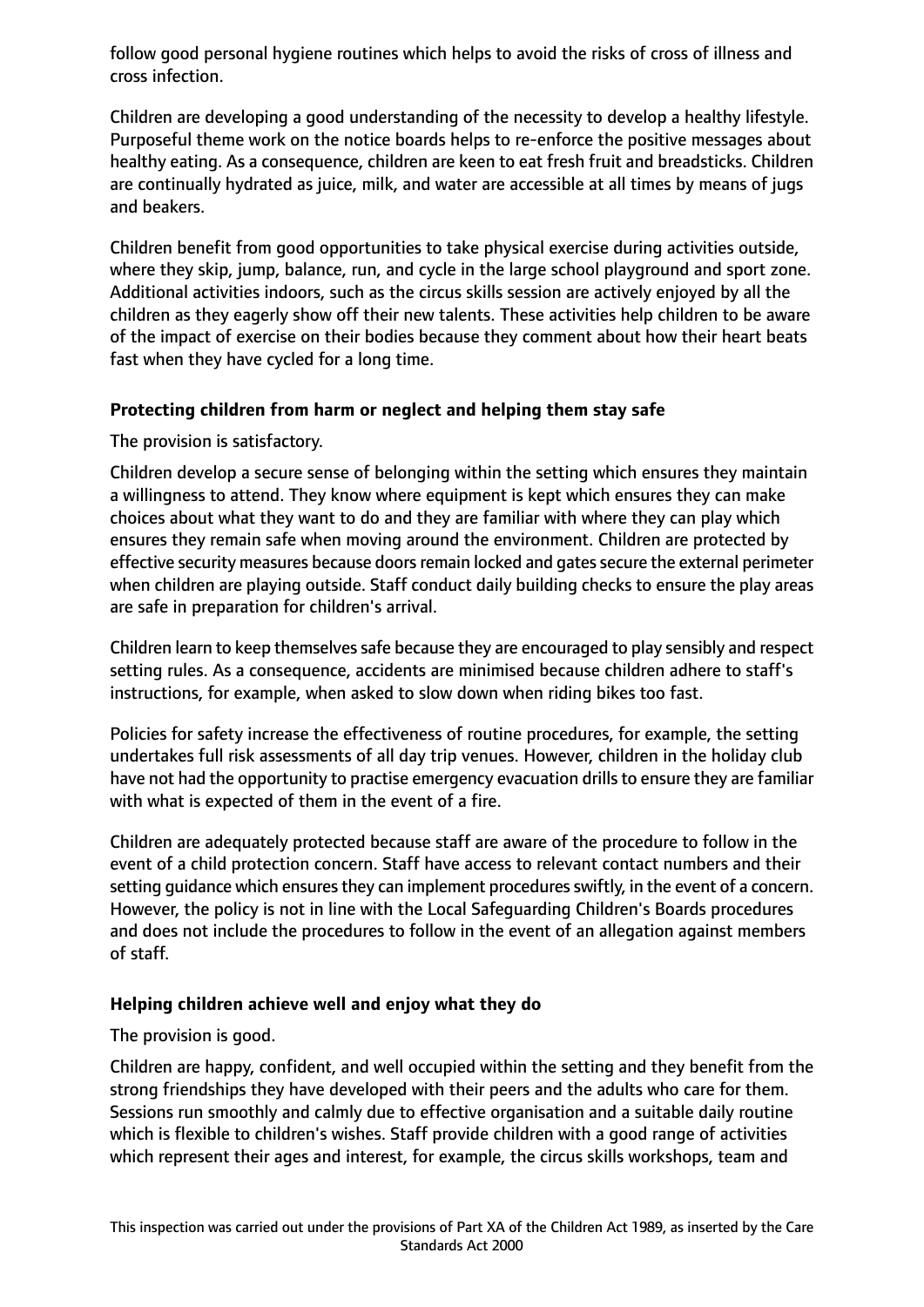cooperative games and an abundance of imaginative creative topics are all talked about and enjoyed with enthusiasm.

Children benefit from the freedom to choose their own activities, for example, children make use of the musical organ, they help themselves to the games and toys when playing indoors, and they are encouraged to help themselves to the selection of sport and physical equipment when playing outdoors.

Children enjoy chatting and relaxing with their friends, they talk about special events, such as the planned trip and their holiday destinations. Staff are aware of children who may need some additional encouragement to join in, which ensures all children feel valued and welcomed. Children frequently seek the attention of staff because they enjoy their company. Staff happily accommodate children's wishes by joining in their games and accepting a challenge, such as juggling and plate spinning.

## **Helping children make a positive contribution**

The provision is good.

Adults and children are successful in creating a friendly and welcoming setting which ensures all children enjoy their time at the club. Staff know the children well, and become aware when children are unusually quiet or feeling unwell. Children enjoy the company of adults because they have good relationships with them, they often ask staff to join in their games. Children with disabilities and learning difficulties are well established and they actively participate in the full range of activities. Children have opportunities to learn about diversity and the wider world through activities, such as food tasting and books to promote their awareness of various festivals and lifestyles.

Children develop a clear understanding of right and wrong because they receive consistent messages about behavioural expectations within the setting; children are therefore familiar with what is expected of them. Children receive lots of positive praise and encouragement from staff, they eagerly attach their good behaviour stickers and look for opportunities to help and achieve more praise and rewards. The needs of younger children are well respected by the older children because they take time to play with them and support them.

The club have developed positive relationships with parents. Parents find staff to be approachable and friendly and are reassured by their children's willingness to attend. Parents are well informed about the setting; they particularly enjoy the photo album of the children and their activities. Some written policies, procedures, and other relevant information is displayed on the parent's notice board.

# **Organisation**

The organisation is satisfactory.

The out of school and holiday care facility are supported by an active management committee who value the provision as an integral part of the school and community.

Regular network and management meetings take place to discuss childcare practices which ensures children's health, safety and enjoyment remain a focus for discussion and a priority. Most aspects of documentation are maintained as required, although information relating to the complaints procedure requires updating and a member of staff holding a certificate of the required level of first aid training is not available in all sessions. There are systems in place for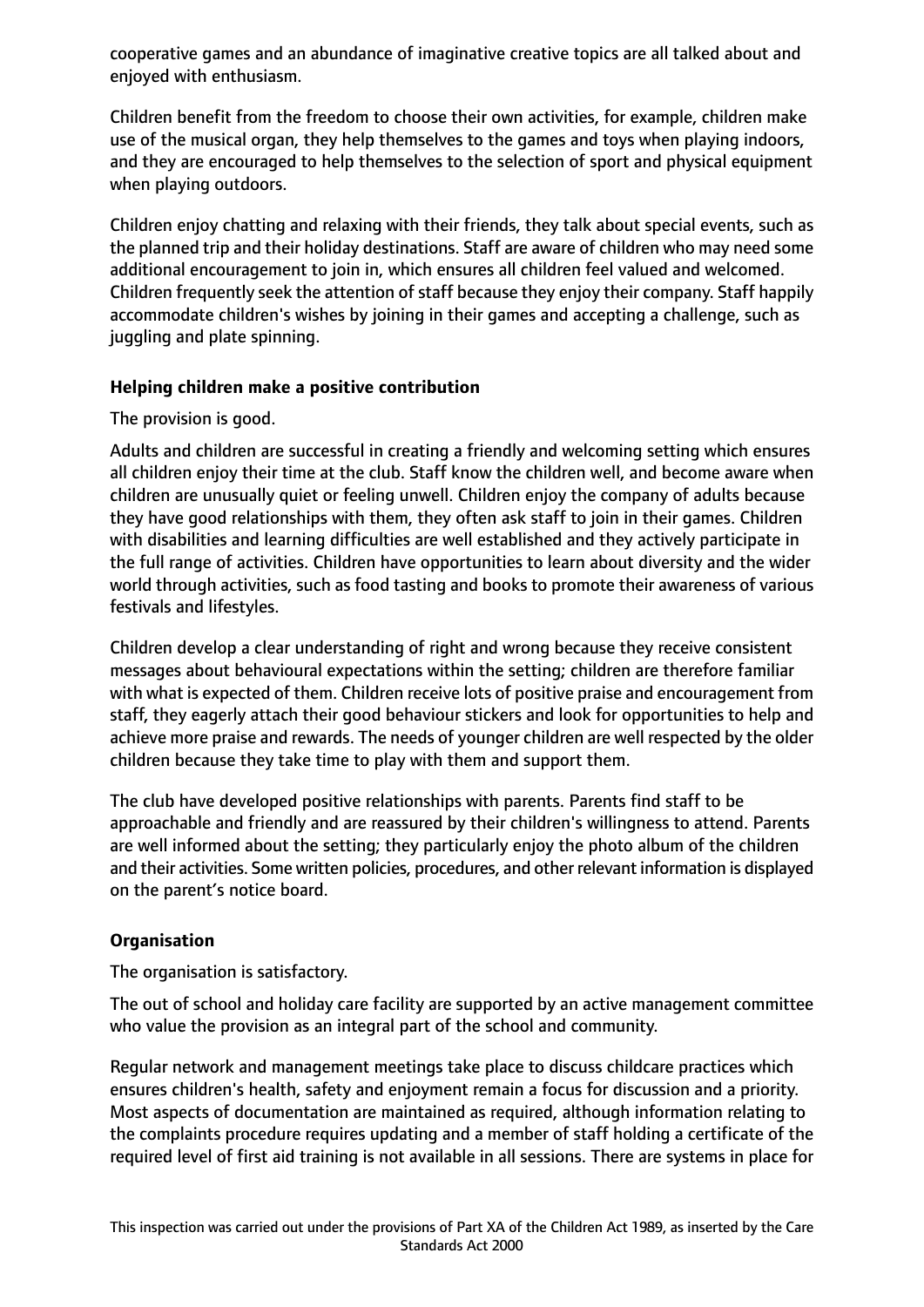the recruitment and vetting of staff, although some staff details were not recorded or available and committee changes have not been updated.

Staff ensure children are well supervised because they deploy themselves effectively to support children in their activities. Children enjoy good relationships with staff, which ensures they are relaxed and happy in their company. Younger children are well supported by both adults and older children, which encourages them to feel confident and part of the group. This ensures all children look forward to the next time they attend.

Overall, the provision meets the needs of the range of the children for whom it provides.

## **Improvements since the last inspection**

At the last inspection five recommendations were made requiring the provider to: devise an equal opportunities policy that is consistent with current legislation and guidance and ensure that this is understood and implemented by all staff and shared with parents.

Ensure at least one member of staff with a current first aid certificate will be on the premises or on outings at any one time.

Obtain written permission from parents before administering medication to children.

Ensure toys and equipment reflect a diverse society and to include staff in the daily register.

Staff are now fully aware of the revised equal opportunities policy and procedures and this is shared with parents. Parents are required to sign a permission form before medication can be administered, additional resources have been acquired which reflect diversity and staff now sign in and out and this is recorded in the daily register. This now ensures children health, safety and welfare is now promoted.

The recommendation regarding staff holding a current first aid certificate has been carried over at this inspection.

# **Complaints since the last inspection**

Since 1 April 2004 there have been no complaints made to Ofsted that required the provider or Ofsted to take any action in order to meet the National Standards. The provider is required to keep a record of complaints made by parents, which they can see on request. The complaint record may contain complaints other than those made to Ofsted.